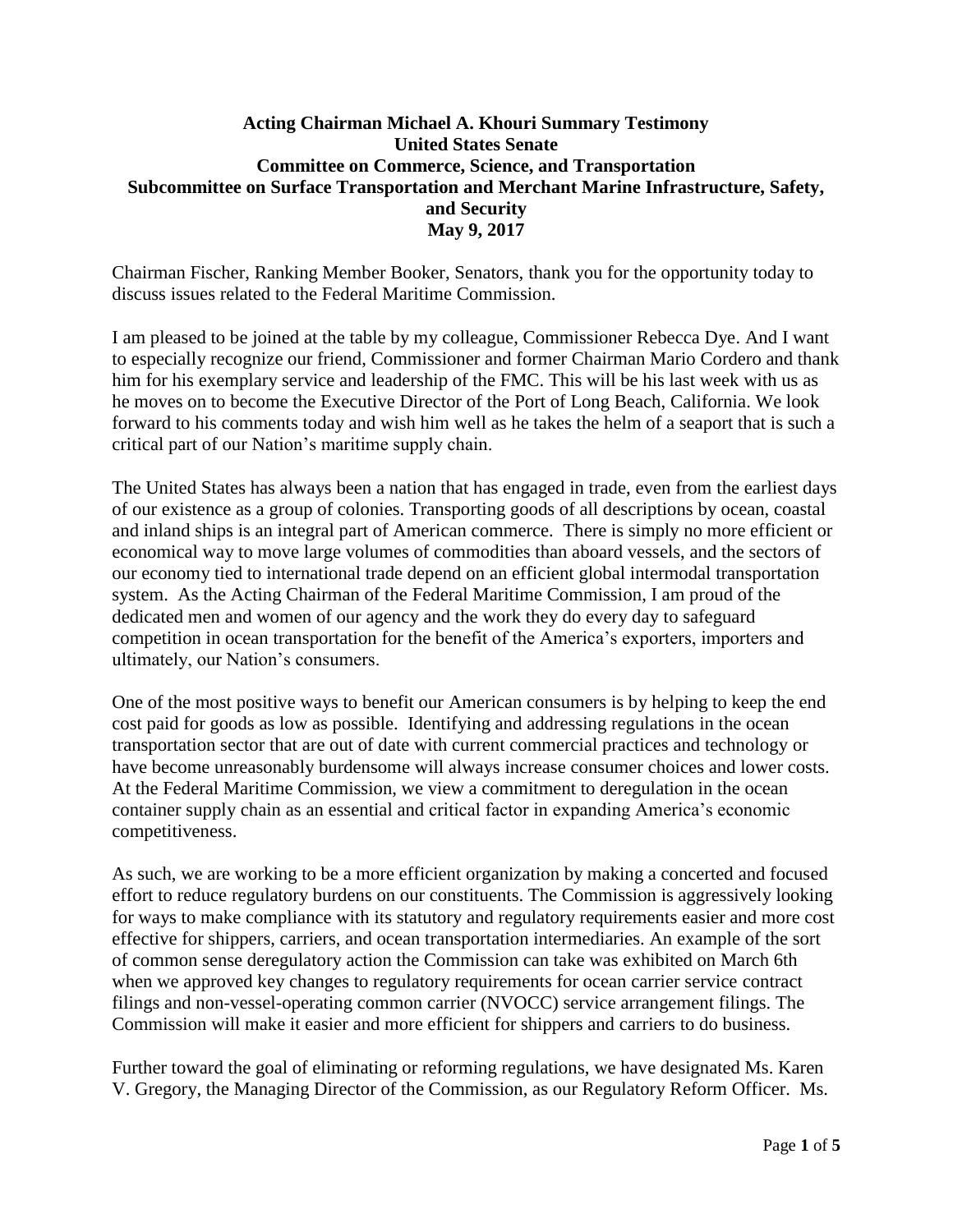Gregory is now leading an internal team that is identifying those regulations that have become less relevant in today's fast moving commerce, are more burdensome than current business needs require, and otherwise need updating and revision. They will then establish a definitive timeline within the agency to move those items to a vote before the Commission. This initiative is consistent with the January 30th "Presidential Executive Order on Reducing Regulations and Controlling Regulatory Costs." While the Commission may not be technically required as an independent agency to take this step, I believe that it is the right action to take and is consistent with the broader deregulatory history and scope of the Shipping Act.

Over the past two to three years, there have been tremendous changes to the ocean transportation services marketplace. This period has been marked by considerable merger and acquisition activity among shipping lines, as well as the bankruptcy of a "top ten" carrier late last summer. As a result of these events, the number of major shipping lines operating in the international trades has dropped from 20 in 2015 to what will be 13 by next year when the three Japan-based carriers create a new, consolidated container line. Of equal consequence, consolidation among the liner carriers has led to a reordering of the carrier alliance system and the creation of two new organizations - "THE Alliance" and "The OCEAN Alliance" - that will join the already existing "2M Alliance."

Some stakeholders have expressed concern about these changes, especially developments related to alliances. It is important to note that the evidence shows that carrier and marine terminal alliances can be very beneficial for U.S. exporters, importers, and consumers. Alliances are not permanent mergers like those reviewed by DOJ, but are much more dynamic arrangements that – number one – preserve price and service competition between and among participants. The ocean common carrier members of the alliance do obtain efficiencies and cost-savings that have historically been passed on to domestic consumers especially when healthy competition exists among vessel operators. The benefits of alliances and other forms of joint commercial arrangements are recognized and addressed in the Shipping Act of 1984, as amended, and the contemporaneous Congressional record.

A reassuring data trend that we receive through our alliance monitoring programs shows us that the individual ocean carriers within each alliance continue to independently and vigorously compete on pricing. Further, individual ocean carriers within the alliances continue to add and withdraw vessels from trades both inside and outside the alliances in which they participate, demonstrating that competition remains in both vessel capacity decisions and pricing decisions within the alliances. Finally, these joint ventures provide ocean carriers with flexibility and may facilitate the survival of independent companies, preserving competition and averting further industry concentration. The interests of the American shipping public and the American consumer will not be well served if carrier consolidations ultimately result in only a handful of mega-carriers remaining to transporting the Nation's cargo.

Clearly, the industry is entering a new era and it is not surprising that some question whether ocean carriers will move into a position to exert some level of market power on freight rates. In fact, by all economic benchmarks used by the Department of Justice (DOJ), the Federal Trade Commission (FTC), and the FMC, the ocean liner marketplace is not concentrated. Concentration is assessed using the Herfindahl-Herschman Index (HHI). The greater the degree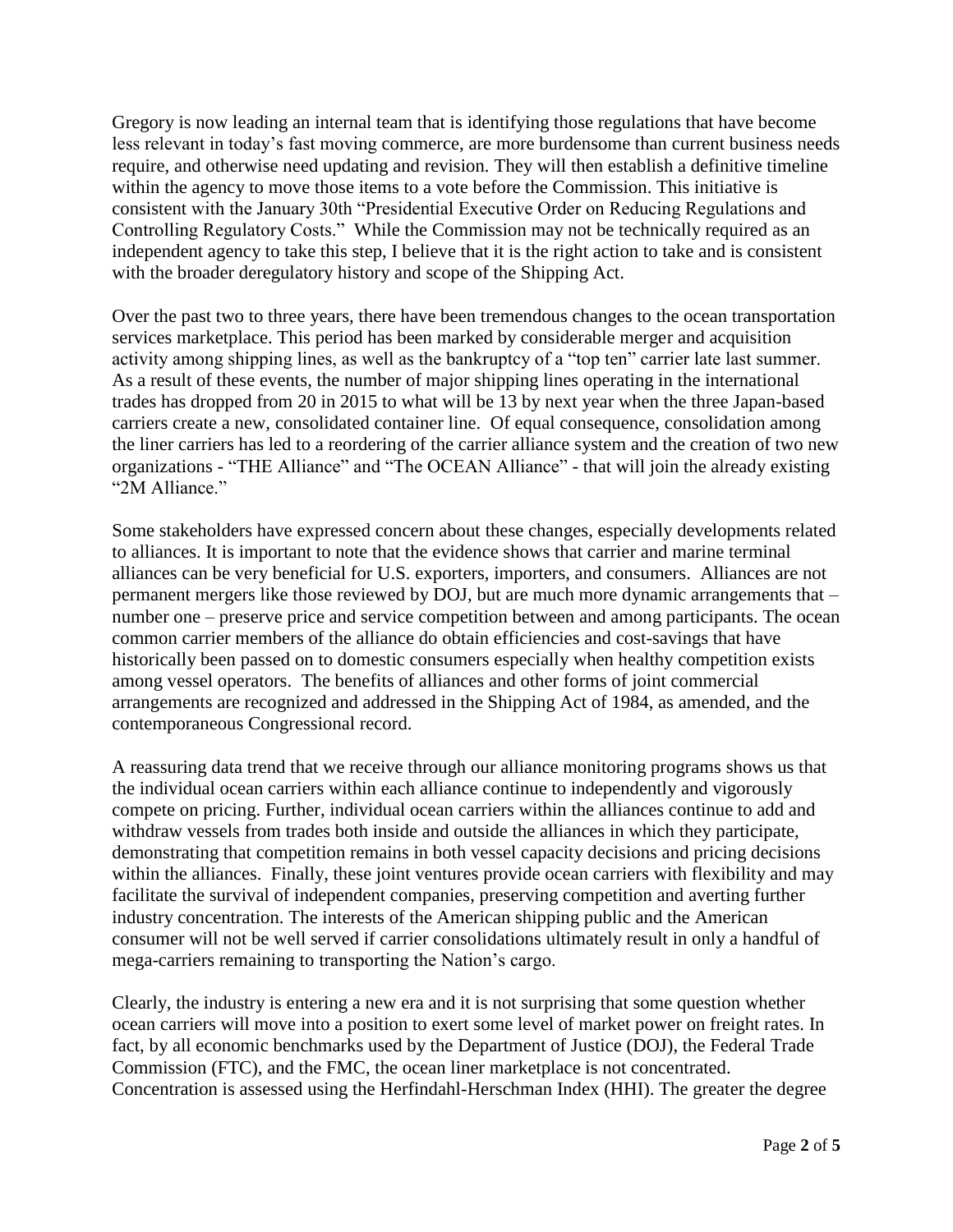of market concentration by virtue of fewer competitors, then the HHI rises. In DOJ's merger guidelines, their Antitrust Division regards markets as not concentrated if the HHI is below 1,500. Following the last ocean common carrier merger, the HHI for the container shipping industry in the international U.S. trades today is 752, far down into the "safe harbor" area.

The reduced number and increased size of the major alliances (2M, THE Alliance, and OCEAN Alliance) has indeed changed the way in which the Commission approaches these joint ventures. The Commission carefully and thoroughly reviews filed agreements and engages in extensive consultations with filing parties to assure that an agreement that ultimately goes into effect is narrowly crafted and only permits specific authorities that provide specific operational benefits. Broad agreements with imprecise authority language will not go unchallenged.

Since these are ongoing cooperative agreements rather than mergers, the Commission is further charged by Congress with continuous monitoring after the initial review and following the effective date of the agreements. The Commission checks for anticompetitive behavior that would violate the Shipping Act. The Commission may challenge an agreement at any time after the effective date. Just as the marketplace has changed, so has how the Commission monitors agreements. Over the past five years, the FMC has been steadily refining reporting requirements mandated of agreement parties both in terms of the information our economic analysis team wants to review, as well as how often data must be provided to the Commission. Additionally, we are working to reinforce our already very capable team of economists and analysts in order to increase our capacity to review and monitor agreements and the marketplace. Finally, I would note that in recent months, the Commission has twice rejected agreement filings, one on jurisdictional grounds and the second for failing to meet the clear and definite disclosure standard required by law, demonstrating that we are far from being a rubberstamp agency.

The current circumstances in the international container industry perfectly illustrate why the Federal Maritime Commission was created, what its job is, and how the agency provides a benefit to American shippers, to our citizen consumers, and to our economy more broadly. The FMC is an independent agency of specialized expertise that administers an antitrust regulatory regime tailored to the special factors affecting the international ocean liner trade. The Shipping Act of 1984, and the Federal Maritime Commission that administers the Act, are related to, but separate from Department of Justice and the Federal Trade Commission and the competition and antitrust statutes they administer.

Under the Shipping Act, cooperative or collaborative agreements between or among competitor international ocean liner carriers are filed with the Commission and reviewed under the Shipping Act's competition standard to prevent anticompetitive behavior in these agreements. This standard the Commission uses to review carrier agreements, 46 U.S.C. §41307(B)(1) - "Anticompetitive Agreements," commonly referred to as  $6(g)$ , is analogous to the standard employed by DOJ and the FTC to review mergers, acquisitions, and competitor collaborations. Under 6(g), an agreement filed with the Commission goes into effect *UNLESS* the Commission determines (and convinces a judge to agree) that the agreement *is likely, by a reduction in competition, to produce an unreasonable reduction in transportation service or an unreasonable increase in transportation cost. In the event of such determination, the Commission then must go to a Federal District Judge as discussed below.*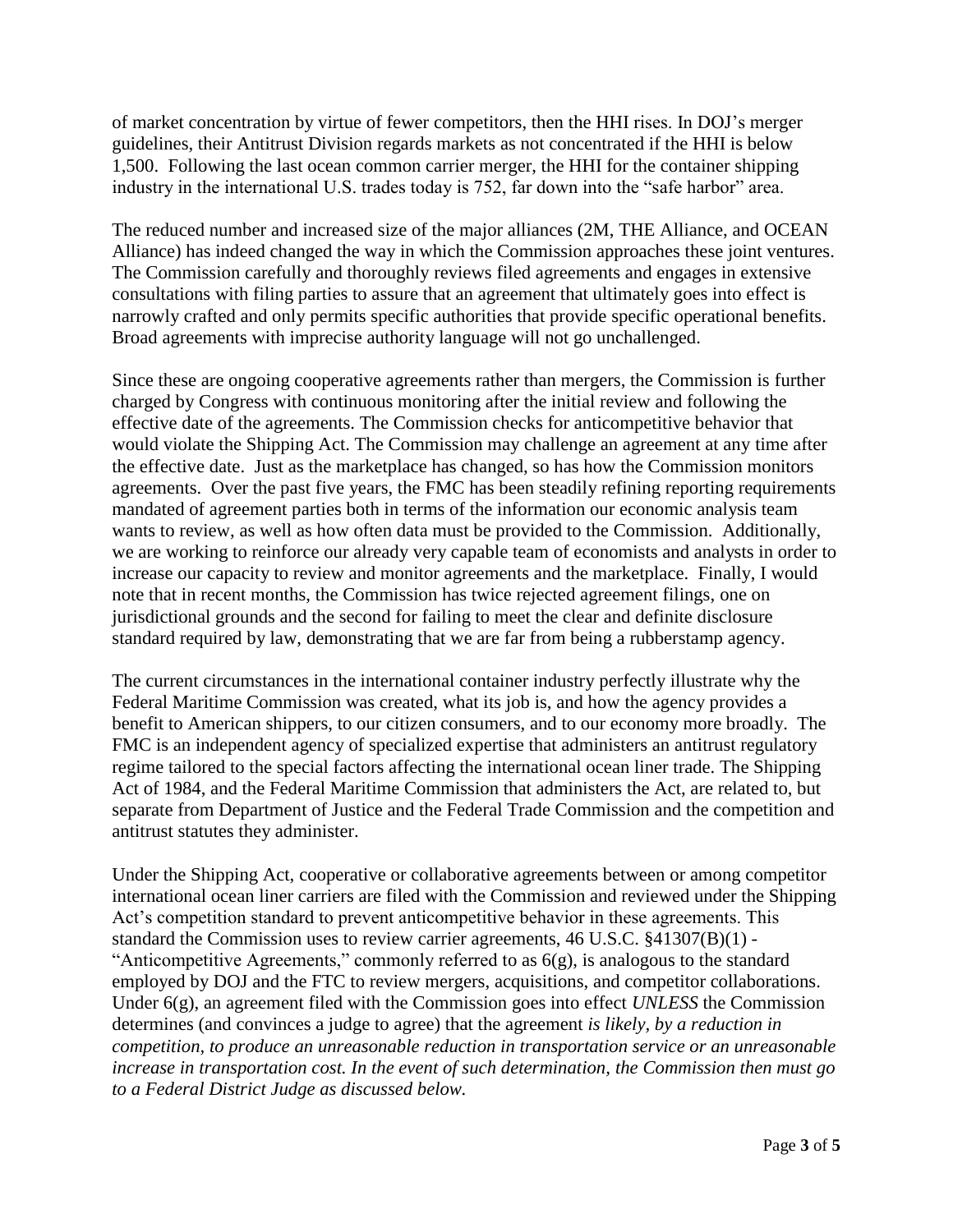The Commission's process for agreement review under 6(g) is modeled on the Hart-Scott-Rodino Act of 1976 governing premerger clearance of proposed acquisitions and mergers. Congress adapted this process for the Commission as part of the Shipping Act of 1984. Prior to 1984, the Commission reviewed and *approved* agreements under a broad "public interest" standard. Because approval became a lengthy process sometimes stretching into years, Congress put a Hart-Scott-Rodino type framework in place for Commission review of carrier agreements under the Shipping Act to ensure that that potential efficiencies and cost-savings would not be lost by consumers because of delay in agreement effective dates. Agreements filed with the Commission go into effect automatically in 45 days *unless* the Commission determines (and a judge agrees) that the agreement is anticompetitive under the  $6(g)$  standard referred to above. Under certain circumstances, the Commission may ask for additional information necessary to make a determination under  $6(g)$ , extending for an additional 45 days after receiving that information the time before the agreement becomes effective. In order to prevent the agreement from going into effect, the Commission must bring a civil action in the United States District Court for the District of Columbia and successfully obtain an injunction to halt the operation of the agreement. The burden of proof is on the Commission.

If parties agree to undertake activities that are governed by the Shipping Act, but do not comply with the Commission's process of review, they risk not only Shipping Act sanctions, but also federal criminal sanctions prosecuted by DOJ under the Sherman Act.

Some claim that section 6(g) is ineffective because it presents too high a bar to a successful court challenge of an anticompetitive agreement by the Commission. On the contrary, the paucity of 6(g) cases and the historical absence of the Commission's need to challenge agreements in court is testament to the Commission's successful efforts to mitigate or eliminate potentially anticompetitive provisions in pending agreements through detailed discussions with filing parties during the review process. One need only look at the THE Alliance and the OCEAN Alliance to see recent examples of cases where the major carrier alliance agreements, as originally filed, requested authority to jointly negotiate for goods and services. Following Commission review, however, the agreements lacked these joint purchasing authorities when they went into effect. By its terms, the Shipping Act provides an opportunity for the public to express its concerns about filed agreements. The Commission takes these comments seriously, and uses them together with its own economic analysis under 6(g) during the review process to consider and address anticompetitive concerns.

In addition to the review of carrier agreements for potentially anticompetitive effects under  $6(g)$ , the Commission may use section 10, the "Prohibited Acts" provisions in the Shipping Act, to preserve competition. This section of the Act includes prohibitions on a number of business practices on concerted carrier conduct acting outside of approved authority (such as price fixing or market allocation), unreasonable practices, discrimination in price or accommodations, refusal to deal, retaliation, boycotts, predatory practices, and discrimination based on shipper affiliation., 46 U.S. Code § 41105(4), prohibits carriers from jointly negotiating with non-ocean carriers *if doing so would violate antitrust laws* (emphasis added).